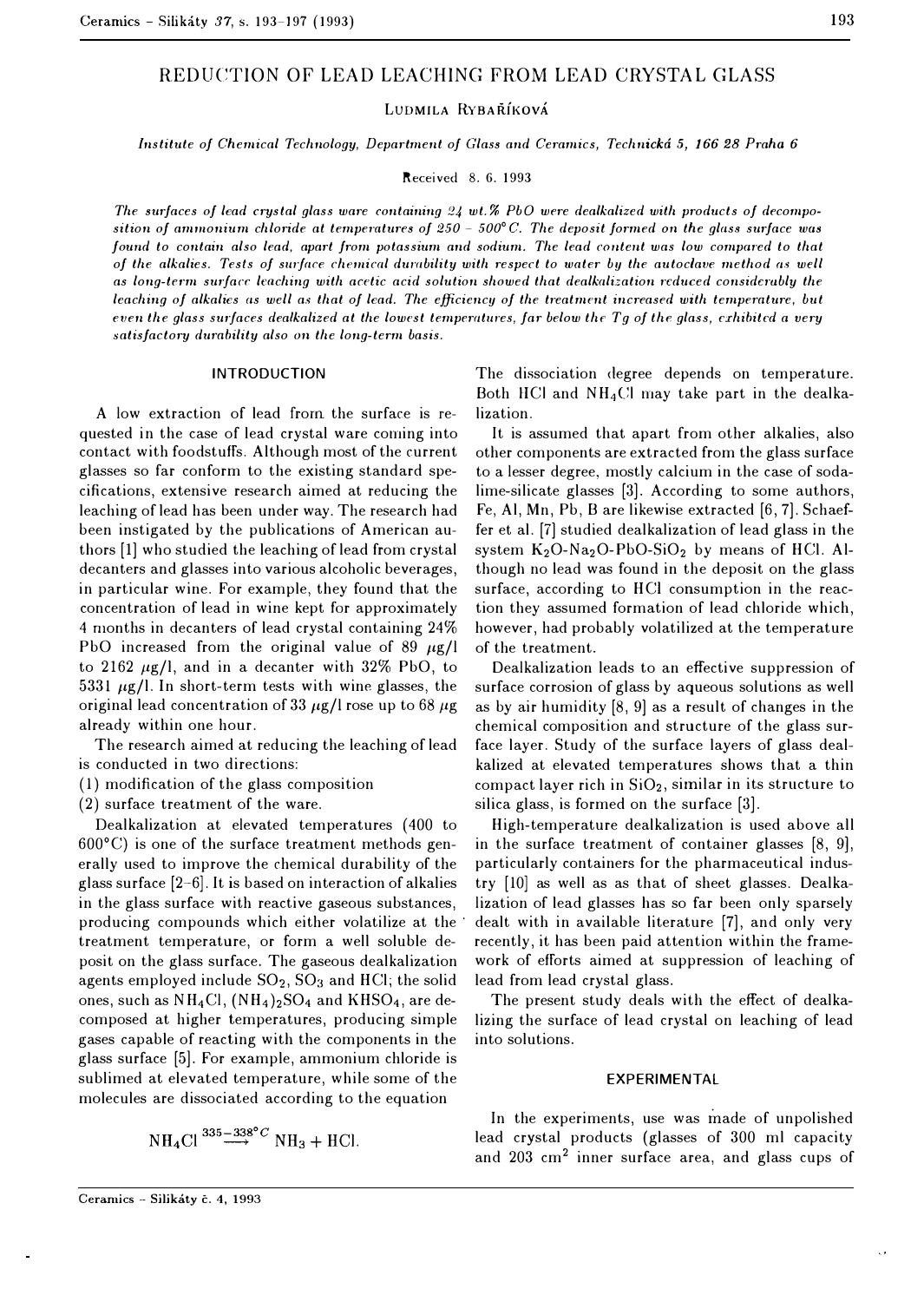180 ml capacity and 171  $\text{cm}^2$  inner surface area). The ware was dealkalized in a laboratory furnace at temperatures ranging from 200 to 500°C using a single dose of 0.1 g ammonium chloride. The dealkalizing agent in powder form was introduced into the cold glasses before placing in the furnace. Following attainment of the respective temperature and cooling down, the deposit of dealkalization products was rinsed off with 25 ml of distilled water, and the concentration of potassium in the rinsing solution was determined by flame photometry, and that of lead by AAS. The rinsed dealkalized samples, together with the untreated ones, were evaluated by the following methods:

(1) By leaching the inner surfaces with distilled water under the conditions of the autoclave test to ISO 4802 (11] (temperature 12l °C, 1 hour) and by multiple repeating of these cycles. The total alkalinity of the leachates was determined by titration with dilute HCl  $(c = 0.01 \text{ mol/l})$ , the concentration of lead by AAS and that of  $SiO<sub>2</sub>$  photometrically.

(2) By leaching the inner surfaces with a solution of acetic acid (4% by vol.) at room and elevated temperature  $(60^{\circ}C)$ , and by determining the lead concentration in the leachates by **AAS.** The dilute acetic acid is stipulated as a standard leaching medium by ISO 7086 (12] for the purpose of determining lead and cadmium leached from glass and ceramic containers coming into contact with foodstuffs.

# RESULTS AND DISCUSSION

The efficiency of dealkalization was first assessed on the basis of components determined in the deposit on the glass surface. In the case of lead crystal, the components subject to leaching are first of all potassium, then sodium and extraction of lead is also assumed to take place (7]. Although it cannot be ruled out that some of the dealkalization products may volatilize particularly at higher treatment temperatures (4, 7] and the amounts of components determined in the deposit need not correspond fully to the actual amounts extracted from the glass surface, the value is regarded as a convenient approximate measure of the efficiency of dealkalization.

Fig. 1 shows the amount of potassium found in the deposit and expressed as extract from a unit area of the glass surface in terms of the dealkalization temperature. The diagram indicates a distinct increase in the amount of extracted potassium with increasing temperature. In addition to potassium, also a substantially lower amount of sodium, corresponding to its content in glass (the glass contained 11.7 wt.%  $K<sub>2</sub>O$  and 1.9 wt.%  $Na<sub>2</sub>O$ ) was determined. In contrast to the literature (7], also lead was found in the deposit. However, its content was poorly reproducible and unlike that of potassium, showed no explicit de-



Fig. 1. The amount of potassium extracted from a unit *area of the glass surface vs. the dealkalization temperature.* 

pendence on temperature. The amount of lead determined was always substantially lower than that of potassium. For example, the maximum lead content in the rinse following dealkalization at 450° C corresponded to an extraction of approx.  $0.4 \mu$ g Pb from 1 cm2 of the internal surface, whereas with potassium, the same dealkalization conditions yielded an average value of 5.1  $\mu$ g from 1 cm<sup>2</sup>. The lead crystal in question contained 24 wt.% PbO and 11.7 wt.%  $K<sub>2</sub>O$ .

The amounts of components extracted from the glass surface allow the thickness of the layer, from which the components have been completely eliminated by extraction, to be approximately calculated on the simplifying condition that a jump-type change is involved (13]. For our case of dealkalization at 450°C, the thickness of the extracted layer amounts to approx. 200 nm for potassium and to merely approx. 20 nm for lead. The experiments also indicated that the amount of lead in the deposit was significantly influenced by the way the dealkalizing agent had been introduced. Placing of the agent inside the containers yielded higher lead contents in the deposit than its placing freely into the furnace area, apart from the glasses. At the same time, the way of introducing the agent had no significant effect **011** the extraction of potassiurn and the final improvement of chemical durability, including the leaching of lead (14]. Lead is obviously extracted from the glass surface much less readily and to a lesser degree than the alkalies, and extraction of the former seems to be more affected by the conditions of treatment, such as the presence of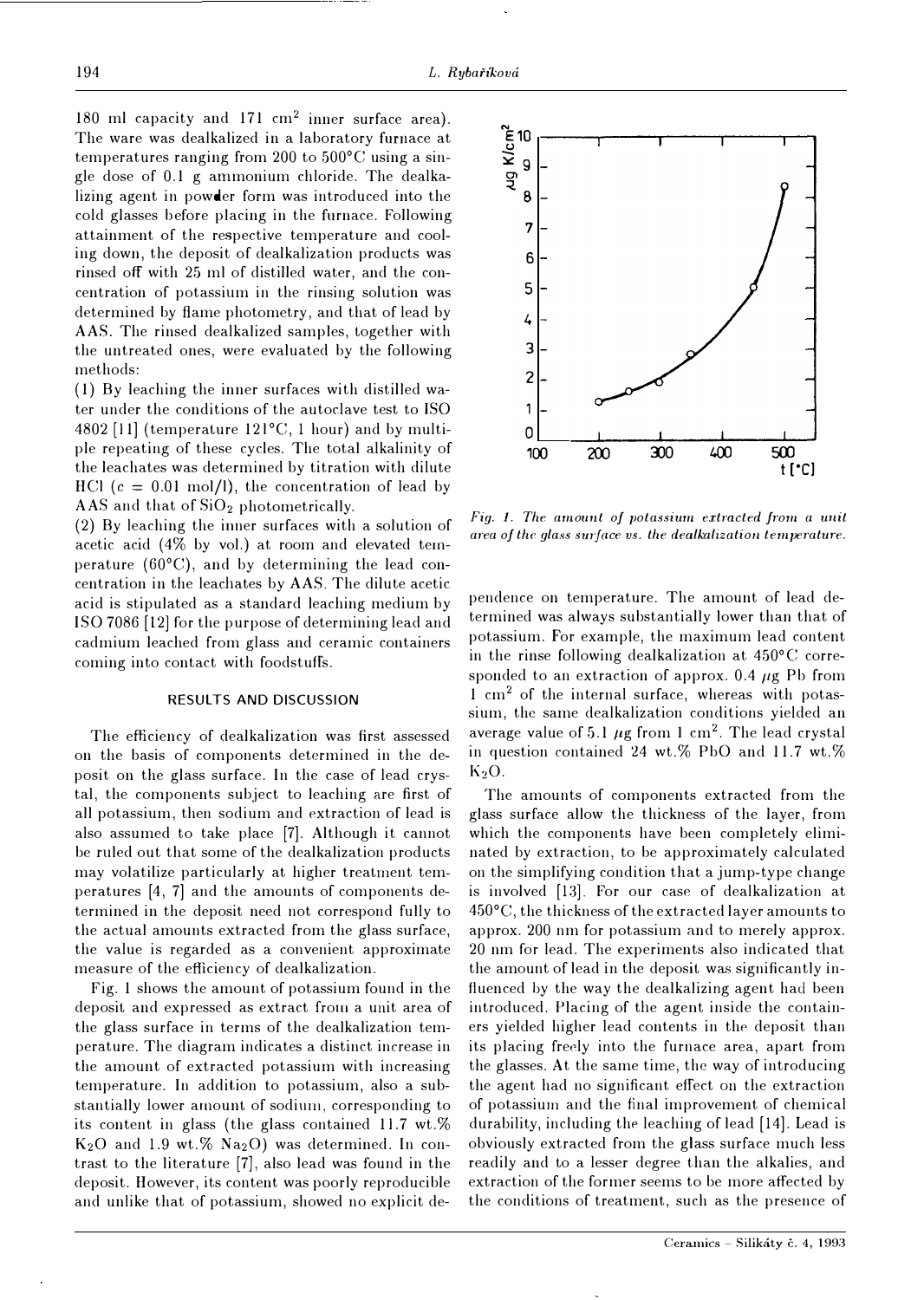

*Fig. 2. Consumption of HCl (0.01 mol/l) in the titration of 25 ml of extract after the autoclave test in terms of the number of repeated autoclave cycles. 1 - untreated surface, 2 - 5 dealkalized surfaces*  $(2 - 250^{\circ} C, 3 - 350^{\circ} C,$  $4 - 450^{\circ}C$ ,  $5 - 500^{\circ}C$ 



Fig. 3. Concentration of lead in extracts after the auto*clave test in terms of the number of repeated autoclave cycles. 1 - untreated surface, 2 - 4 dealkalized smjaces*   $(2 - 250^{\circ} C, 3 - 450^{\circ} C, 4 - 500^{\circ} C)$ 

adequate amounts of reactive gases at the glass surface.

The results of assessing the effect of dealkalization on the surface chemical durability are plotted in Figs. 2 through 5 and listed in Table I. Figs. 2 through 4 demonstrate the results of leaching the inner surfaces in distilled water at 121°C in an autoclave as the individual quantities measured (total leachate alkalinity, lead concentration,  $SiO<sub>2</sub>$  concentration) vs. the number of repeated autoclave cycles.



Fig. 4. Concentration of  $SiO<sub>2</sub>$  in extracts after the auto*clave test in terms of the number of repeated autoclave cycles. 1 - untreated surface, 2 - 5 dealkalized surfaces {2 - 250° C, 3 - 35D° C, 4 - 450° C, 5 - 500° C)* 



*Fig. 5. Time dependence of the concentration of lead in extracts into acetic acid (4%*  $v/v$ *) at 60° C. 1 - untreated surface, 2 - 4 dealkalized surfaces*  $(2 - 250^{\circ} C, 3 - 350^{\circ} C,$  $4 - 450^{\circ} C$ 

Fig. 2 which shows the dependence of total leachate alkalinity expressed as HCl consumed  $(c = 0.01 \text{ mol/l})$ in leachate titration, vs. the number of autoclave cycles, indicates a distinct alkalinity reduction of dealkalized surfaces compared to a non-treated surface after the first autoclaved cycle. With the other repeated autoclave cycles, the alkalinity of leachates from the original untreated surface decreases as a result of gradual leaching of alkalies from the surface, while it increases somewhat in the case of treated surfaces in consequence of gradual dissolution of the dealkalized surface layer, so that the alkalinity values of extracts frorn untreated and treated samples approach one the other. At the same time, the results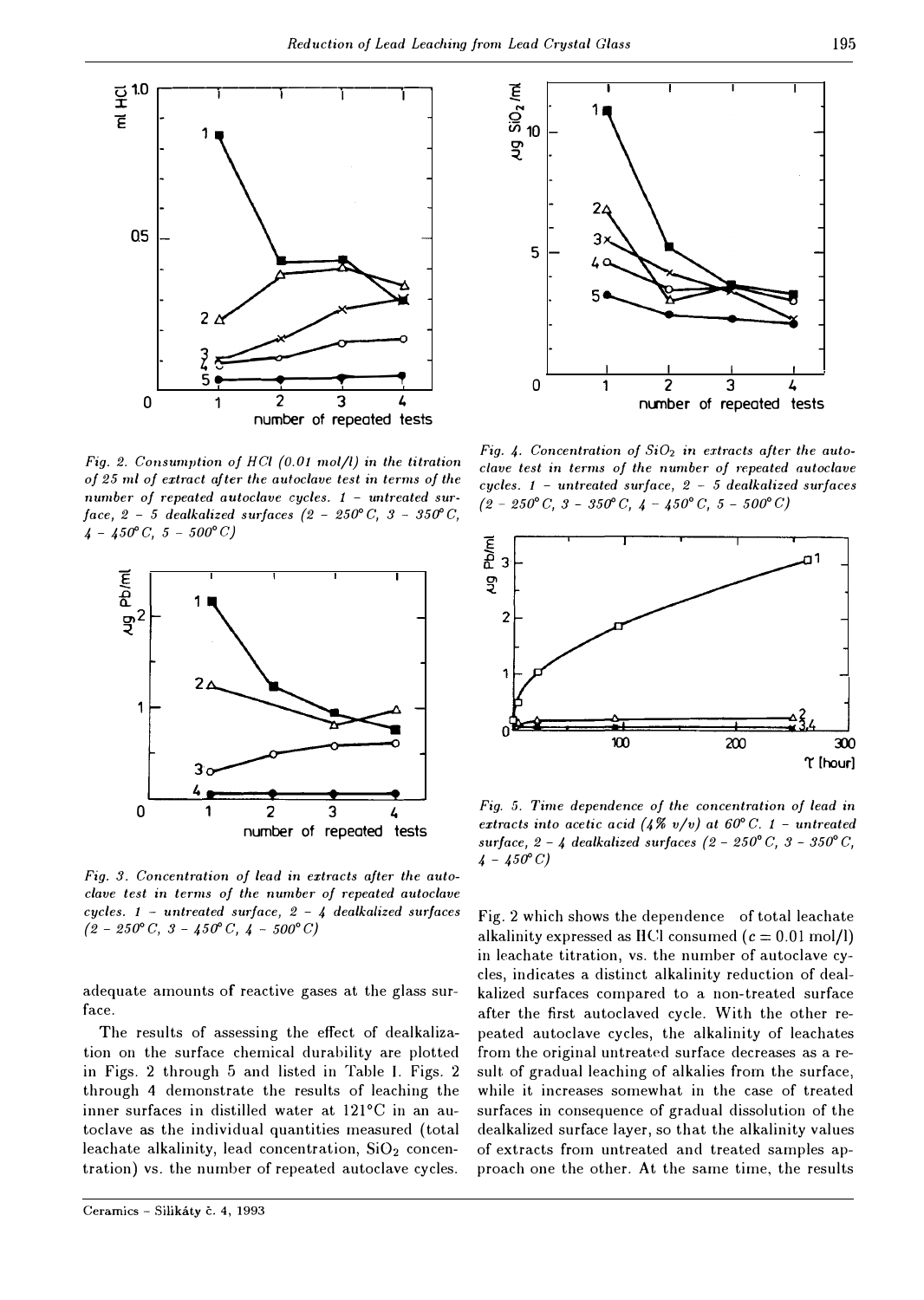| The effect of dealkalization on the leaching of lead             |
|------------------------------------------------------------------|
| into dilute acetic acid $(4\% \text{ v/v})$ at room temperature. |
| Sample: glass of 300 ml capacity,                                |
| inner surface area 203 cm <sup>3</sup>                           |

*Table I* 

| inner surface area 203 cm <sup>3</sup>                          |                                                   |       |       |  |
|-----------------------------------------------------------------|---------------------------------------------------|-------|-------|--|
| Surface<br>Time of<br>leaching<br>treatment                     | $Pb(\mu g/ml)$<br>72h<br>645 h<br>24 <sub>h</sub> |       |       |  |
| Untreated surface                                               | 0.24                                              | 0.32  | 0.64  |  |
| Dealkalized surface<br>(NH <sub>4</sub> Cl, 250 <sup>o</sup> C) | 0.020                                             |       | 0.029 |  |
| Dealkalized surface<br>$(NH_4Cl, 350^{\circ}C)$                 | 0.014                                             | 0.015 | 0.019 |  |
| Lead concentration in the<br>initial dilute acetic acid         | 0.013                                             |       |       |  |

show that the chemical durability increases with increasing dealkalization temperature. The best chemical durability was exhibited by a glass surface treated at 500°C.

A course similar to that of total alkalinity is shown by the dependence of lead concentration in the extracts on the number of autoclave cycles (cf. Fig. 3). Surface dealkalization thus markedly suppresses leaching of alkalies, as well as that of lead. Even in this case, the efficiency of the treatment increases with increasing temperature of dealkalization.

The dependence of the amount of  $SiO<sub>2</sub>$  in the leachates on the number of autoclave cycles (Fig. 4) shows that the dealkalization not only suppresses the leaching of alkalies and lead from the surface of glass, but also reduces the rate of dissolution of the surface glass layer. The reduction of the rate of dissolution of the dealkalized layer, occurring even under relatively drastic conditions such as those provided by the autoclave test, indicate a structural toughening of the surface layers of glass resulting from the dealkalization [3]. It is this structural toughening which is probably responsible, jointly with lead extraction, for suppression of the leaching of lead from the surface layer of dealkalized lead crystal. It is significant that the surface durability of the surface is substantially improved even by dealkalization at relatively low temperatures (250°C), which are well below the transformation point of the glass ( $T_g = 450^{\circ}$ C). In the literature, temperatures close to, or rather higher than, the  $T_{\rm g}$  of glass are generally recommended for efficient dealkalization of soda-lime-silicate glasses.

The resistance of dealkalized surfaces to extraction of lead was further tested by leaching with standard dilute acetic acid  $(4\% \text{ v/v})$ . An earlier study (15] showed that at room temperature, dealkalized surfaces exhibited low lead extraction even on longterm exposure. Table I compares lead concentrations in acetic acid room-temperature extracts from one untreated sample and two dealkalized ones for three times of measurement. The lead concentration was determined by AAS using the graphite furnace method. The results show that the amount of lead leached from dealkalized surfaces were very low even with very long time of leaching (645 hours). Even here, the efficiency of dealkalization was higher at higher temperatures. It was again found that even surfaces dealkalized at relatively low temperatures  $(250^{\circ}C)$  showed a very satisfactory resistance to longterm leaching of lead. Fig. 5 shows the relationship between leaching of surfaces into dilute acetic acid at  $60^{\circ}$ C. Even at elevated temperatures, the dealkalized surfacs retain a satisfactory long-term durability and yield significantly lower extraction of lead than untreated surfaces. In this case, the effect. of the temperature of dealkalization on its efficiency was also marked.

It is known that the chemical durability of glasses can likewise be improved by preliminary leaching of the surfaces in suitable solutions, such as those of acetic acid in the case of lead glasses. The results listed in Table I make it possible to claculate that. e.g. after the first 24 hours of leaching in a solution of this acid at room temperature, 0.34  $\mu$ g Pb are leached from  $1 \text{ cm}^2$  of the untreated glass surface. In this case, the amount of lead leached from the unit surface during the first 24 hours is comparable to the amount established in the case of products dealkalized at 450°C (0.4  $\mu$ g/cm<sup>2</sup>). If one assumes that in our case the amount leached by dealkalization at this temperature is approximately identical with the amount leached by acetic acid during the first 24 hours, it follows from the results in Table I that the leaching rate of lead from dealkalized surfaces is several times lower than that from the surface treated by preliminary leaching with acetic acid. This fact is in agreement with the assumption that apart from the extraction of a not very significant amount of lead from the surface layer, formation of a high-silica surface layer with a toughened structure is obviously the decisive factor leading to reduced leaching of lead from dealkalized lead crystal. The layer acts as a barrier to diffusion of alkalies and lead from the interior layers to the surface.

# **CONCLUSION**

The results of the present study showed that dealkalization of the surface of lead crystal by reactive